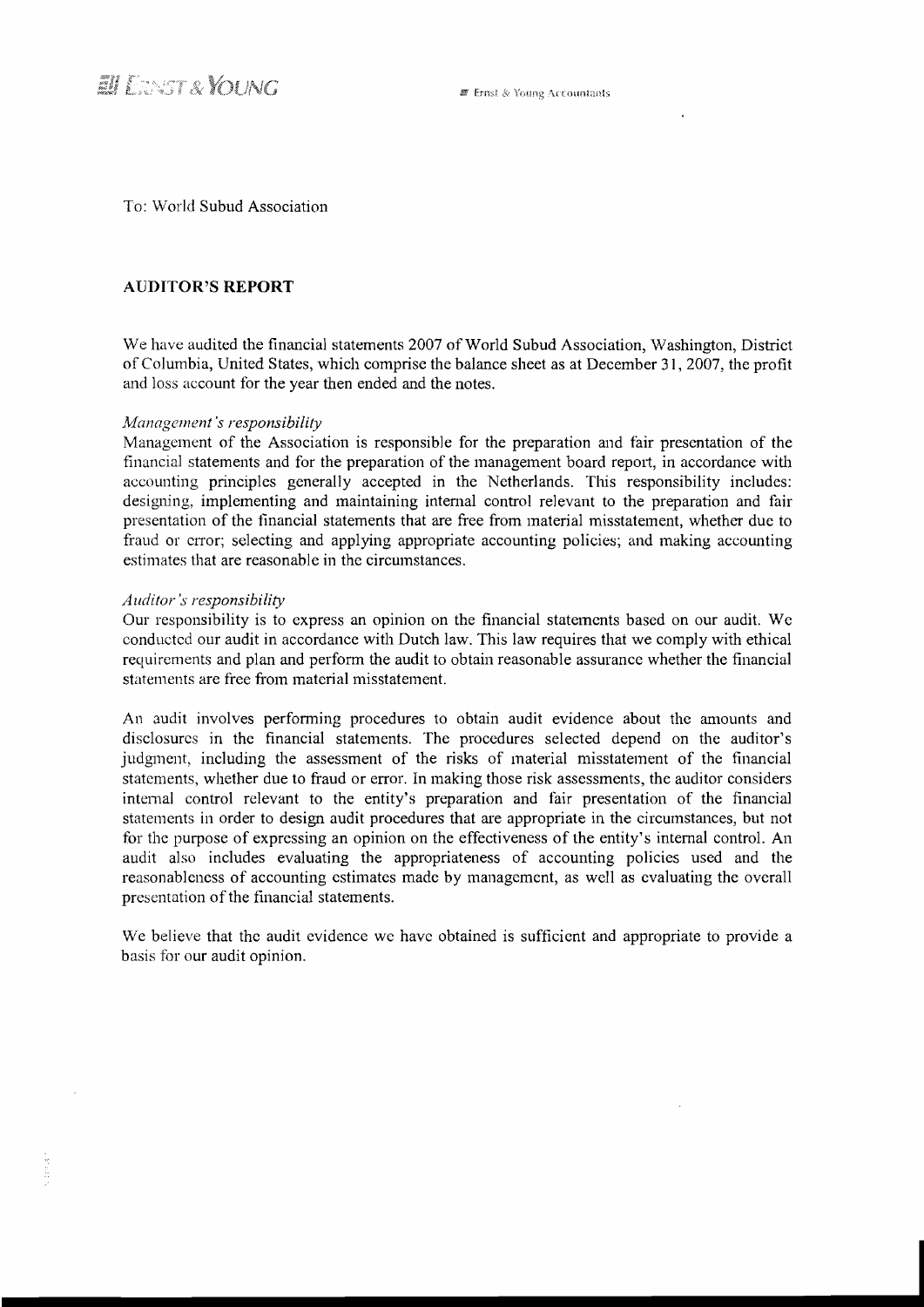■ Ernst & Young Accountants

 $\ddot{\phantom{a}}$ 

## *Opinion*

In our opinion, the financial statements give a true and fair view of the financial position of World Subud Association as at December 31, 2007, and of its result for the year then ended in accordance with accounting principles generally accepted in the Netherlands.

Rotterdam, 27 June 2008

for Ernst **Sr** Young Accountants

signed by W.E. Paardekooper

 $\bar{u}$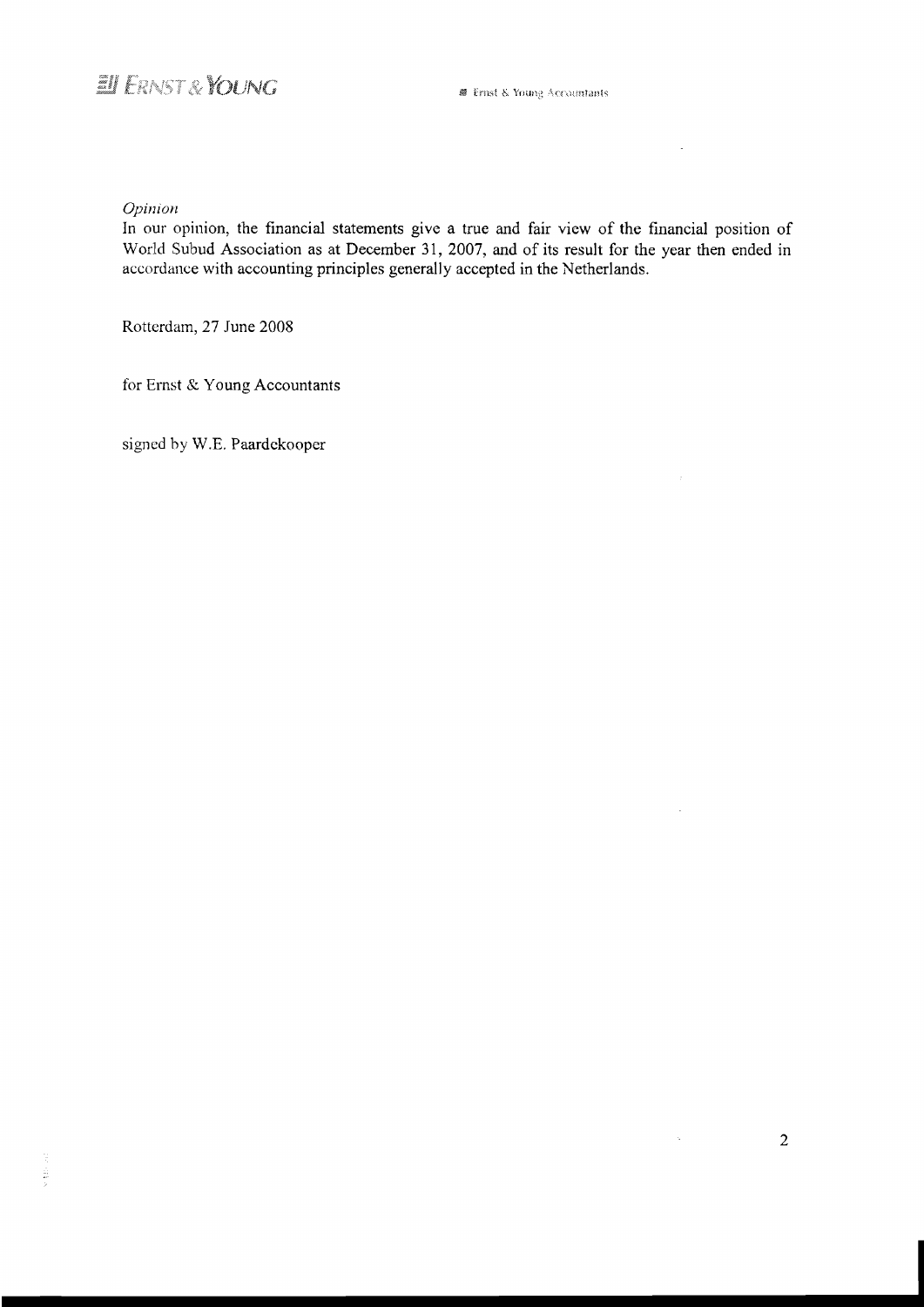**FINANCIAL STATEMENTS** FOR THE YEAR 2007.

Pagina 1 van 11



 $\sim 10^{11}$ 

 $\mathcal{L}(\mathcal{A})$  and  $\mathcal{L}(\mathcal{A})$ 

 $\mathcal{A}^{\mathcal{A}}$ 

 $\mathcal{A}^{\mathcal{A}}$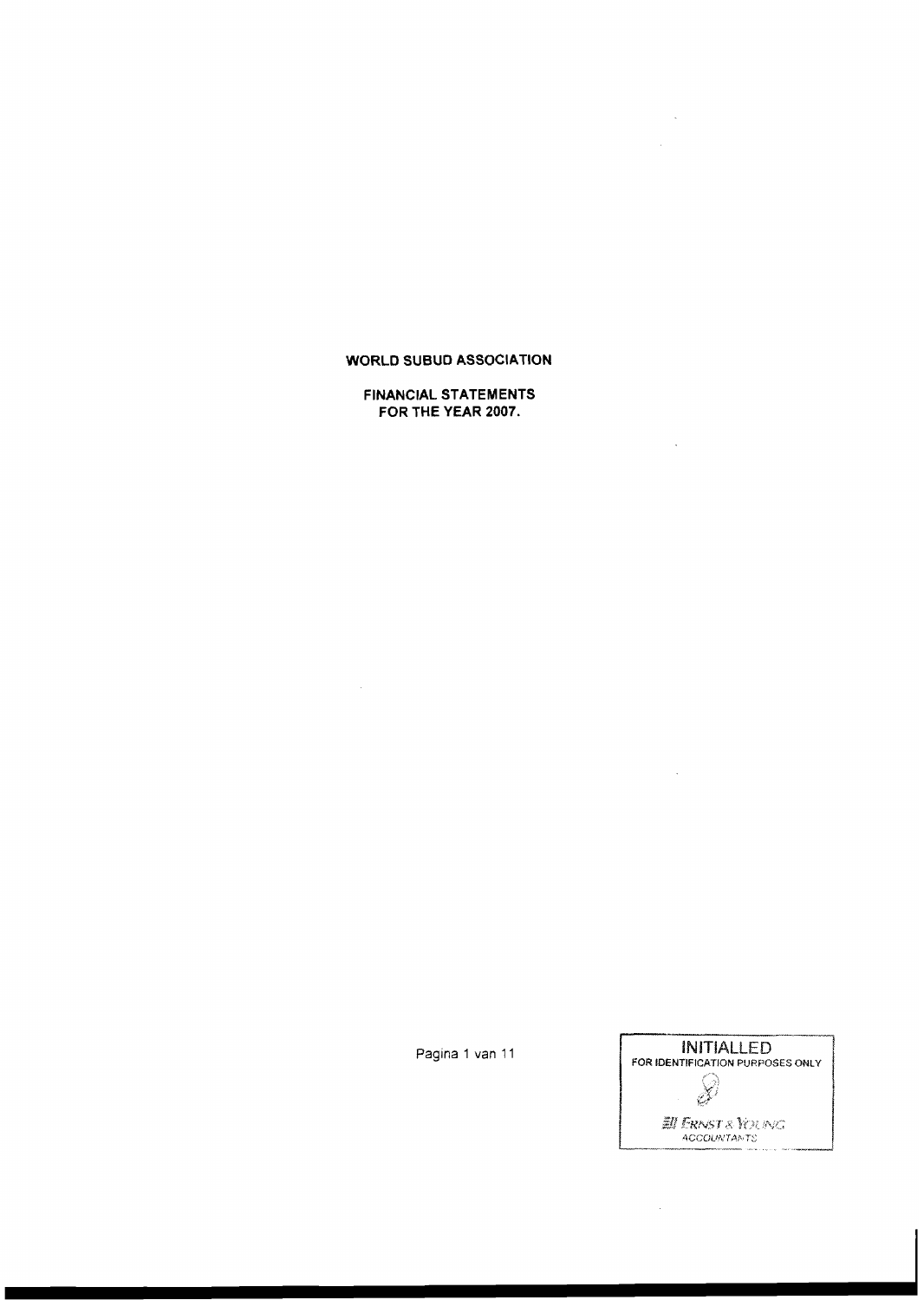Statements of Financial Position as of December 31,2007 and 2006. (in US dollars)

 $\mathcal{A}^{\mathcal{A}}$ 

**SERVICE STRAKE STRAKE STRAKE STRAKE STRAKE STRAKE STRAKE STRAKE** 

|                                                                                                                                          |                               | 31 December 2007                            | 31 December 2006                                  |
|------------------------------------------------------------------------------------------------------------------------------------------|-------------------------------|---------------------------------------------|---------------------------------------------------|
| <b>ASSETS</b><br>Banks/Cash                                                                                                              | \$                            | 1,195,921                                   | \$148,071                                         |
| Custodial accounts                                                                                                                       | S                             | 33,281                                      | 38,285<br>\$.                                     |
| Accounts receivables                                                                                                                     | \$                            | 19,839                                      | 43,002<br>\$.                                     |
| <b>Total Assets</b>                                                                                                                      | S                             | 1,249,041                                   | \$229,358                                         |
| LIABILITIES & NET ASSETS<br>Liabilities<br>Expense vouchers payable                                                                      | S                             | 17,862                                      | 20,478<br>S.                                      |
| Custodial accounts<br><b>Total liabilities</b>                                                                                           | \$<br>$\overline{\mathbf{s}}$ | 33,281<br>51,143                            | 38,285<br>\$<br>$\overline{\mathbf{s}}$<br>58,763 |
| <b>Net Assets</b><br>Unrestricted/Undesignated<br>Subud Emergency Fund<br><b>Temporarily Donor Restricted</b><br><b>Total Net Assets</b> | \$<br>\$<br>\$<br>3           | 172,798<br>21,489<br>1,003,611<br>1,197,898 | \$134,260<br>\$17,193<br>\$19,142<br>\$170,595    |
| <b>Total Liabilities and Net Assets</b>                                                                                                  | \$                            | 1,249,041                                   | \$229,358                                         |

INITIALLED FOR IDENTIFICATION PURPOSES ONLY  $\mathcal{L}$ **EU ERNST & YOUNG** 

 $\mathcal{A}^{\mathcal{A}}$ 

 $\hat{\boldsymbol{\epsilon}}$ 

 $\ddot{\phantom{a}}$ 

Pagina 2 van 11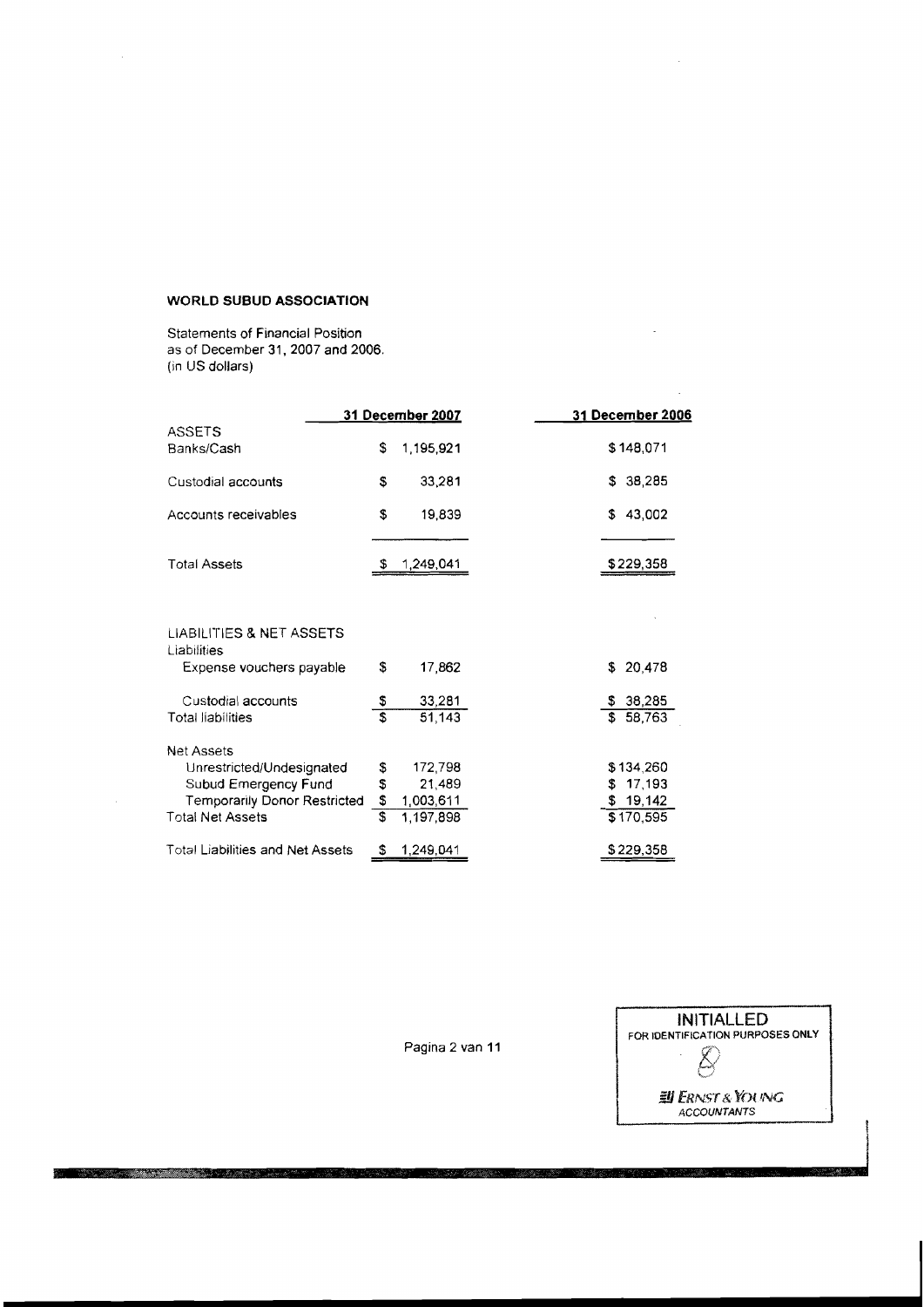Statements of Activity for the year 2007. (in US dollars)

|                                    |               | <b>Unrestricted</b> |                             | <b>Restricted</b> |               | Total     |
|------------------------------------|---------------|---------------------|-----------------------------|-------------------|---------------|-----------|
| Support & Revenue                  |               |                     |                             |                   |               |           |
| Member contributions               | \$            | 169,273             | \$                          | 34,333            | \$            | 203,606   |
| Enterprise donations               | \$            | 13,000              | \$                          | 17,519            | \$            | 30,519    |
| Grants received                    | \$            |                     | \$                          | 74,127            | \$            | 74,127    |
| Individual donations               | \$            | 11,122              | \$                          | 1,008,570         | \$            | 1,019,692 |
| Interest received                  |               | 1,826               | \$                          | 982               |               | 2,808     |
| Income from activities *           |               |                     | ś                           |                   | \$<br>\$      |           |
| Other income                       | $\frac{1}{2}$ | 2,727               | \$                          | 4,296             | $rac{s}{s}$   | 7,023     |
| Total income                       |               | 197,948             |                             | 1,139,827         |               | 1,337,775 |
| Net Assets released from restr.    | \$            | 151,062             | \$                          | (151,062)         |               |           |
| <b>Total Support &amp; Revenue</b> |               | 349,010             | $\overline{\boldsymbol{s}}$ | 988,765           | \$            | 1,337,775 |
| Expenses                           |               |                     |                             |                   |               |           |
| Programs                           |               |                     |                             |                   |               |           |
| Kejiwaan                           |               | 97,470              | \$                          |                   | \$            | 97,470    |
| Media Units                        | \$            | 44,215              | \$                          |                   |               | 44,215    |
| Other programs                     | \$            | 51,206              | \$                          |                   | S<br>S<br>S   | 51,206    |
| Total program expenses             |               | 192,891             | $\overline{s}$              |                   |               | 192,891   |
| <b>Supporting Services</b>         |               |                     |                             |                   |               |           |
| WSA Chair & Zone Reps              | \$            | 18,679              | \$                          |                   | \$            | 18,679    |
| Intl. Subud Committee              | \$            | 95,167              | \$                          |                   | \$            | 95,167    |
| World Congress prep.               | S             | 3,735               | $\frac{3}{3}$               |                   | $\frac{3}{5}$ | 3,735     |
| <b>Total Supporting Services</b>   |               | 117,581             |                             |                   |               | 117,581   |
| <b>Total Expenses</b>              | \$            | 310,472             | \$                          |                   | \$            | 310,472   |
| Change in Net Assets (deficit)     | \$            | 38,538              | \$                          | 988,765           | \$            | 1,027,303 |
| Net Assets beginning of period     | \$            | 134,260             | \$                          | 36,335            | \$            | 170,595   |
| Net Assets end of period           | \$            | 172,798             | \$                          | 1,025,100         | Ś             | 1,197,898 |

Pagina 3 van 11 **FOR IDENTIFICATION PURPOSES ONLY**  $\hat{\mathcal{D}}$ **EU ERNST & YOUNG** 

 $\zeta$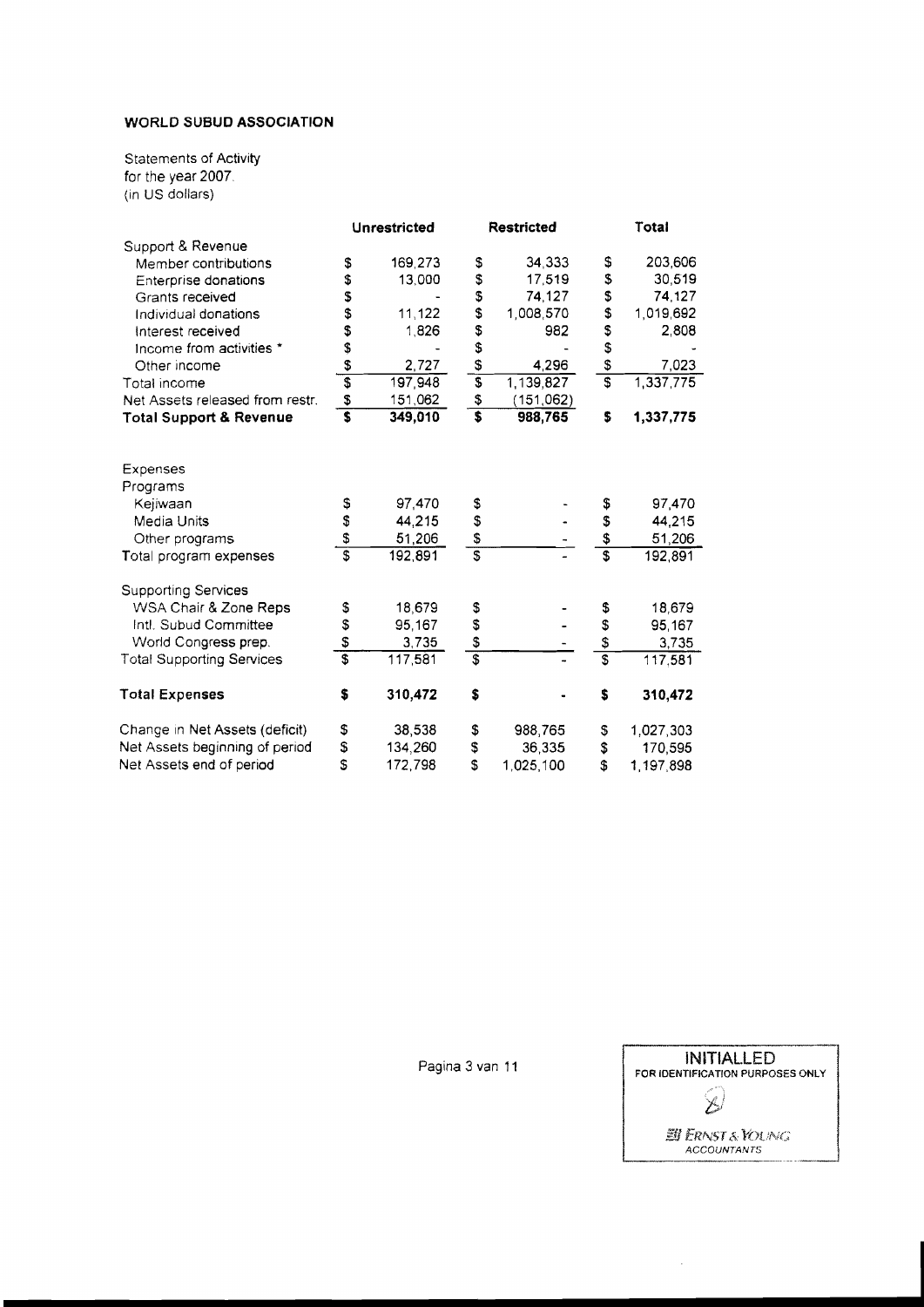Statements of Activity for the year 2006. (in US dollars)

|                                    |               | <b>Unrestricted</b> |                                      | <b>Temp. Restricted</b> |                         | Total   |
|------------------------------------|---------------|---------------------|--------------------------------------|-------------------------|-------------------------|---------|
| Support & Revenue                  |               |                     |                                      |                         |                         |         |
| Member contributions               | \$            | 145,935             | \$                                   | 12,576                  | \$                      | 158,511 |
| Enterprise donations               | \$            | 25,716              | \$                                   | 15,465                  | \$                      | 41,181  |
| Grants received                    | \$            |                     | \$                                   | 69,671                  | \$                      | 69,671  |
| Individual donations               | \$            | 5,818               | \$                                   | 14,898                  |                         | 20,716  |
| Interest received                  |               | 1,921               |                                      |                         | \$                      | 1,921   |
| Income from activities *           |               | 62,141              | \$<br>\$                             |                         | \$                      | 62,141  |
| Other income                       | $\frac{1}{2}$ | 7.362               | \$                                   |                         | \$                      | 7,362   |
| Total income                       |               | 248,893             | $\overline{\boldsymbol{\mathsf{s}}}$ | 112,610                 | $\overline{\mathbf{s}}$ | 361,503 |
| Net Assets released from restr.    | $\frac{3}{5}$ | 93,003              | \$                                   | (93,003)                |                         |         |
| <b>Total Support &amp; Revenue</b> |               | 341,896             | 5                                    | 19,607                  | \$                      | 361,503 |
| Expenses                           |               |                     |                                      |                         |                         |         |
| Programs                           |               |                     |                                      |                         |                         |         |
| Kejiwaan                           |               | 107,699             | \$                                   |                         | \$                      | 107,699 |
| Media Units                        |               | 44,011              | \$                                   |                         | \$                      | 44.011  |
| Other programs                     | မှ မှ မှ မ    | 21,081              | $rac{1}{3}$                          |                         | \$                      | 21,081  |
| Total program expenses             |               | 172,791             |                                      |                         | $\overline{s}$          | 172,791 |
| <b>Supporting Services</b>         |               |                     |                                      |                         |                         |         |
| WSA Chair & Zone Reps              |               | 25,516              | \$                                   |                         | \$                      | 25,516  |
| Intl. Subud Committee              |               | 83,603              | \$                                   |                         | \$                      | 83,603  |
| WSC meeting expenses *             | မှ မှ မှ မ    | 61,160              | \$                                   |                         | $\frac{3}{3}$           | 61,160  |
| <b>Total Supporting Services</b>   |               | 170,279             |                                      |                         |                         | 170,279 |
| <b>Total Expenses</b>              | \$            | 343,070             | \$                                   |                         | \$                      | 343,070 |
| Change in Net Assets (deficit)     | \$            | (1, 174)            | \$                                   | 19,607                  | \$                      | 18,433  |
| Net Assets beginning of period     | \$            | 135,434             | \$                                   | 16,728                  | \$                      | 152,162 |
| Net Assets end of period           | ś             | 134,260             | \$                                   | 36,335                  | \$                      | 170,595 |

\* Attendance of WSC members at the WSC meeting was covered from the functional budgets of the officials concerned. When included in the total meeting costs, this results in a total expense of \$45,740 for the meeting.

Pagina 4 van 11

INITIALLED  $\begin{picture}(20,20) \put(0,0){\line(1,0){10}} \put(15,0){\line(1,0){10}} \put(15,0){\line(1,0){10}} \put(15,0){\line(1,0){10}} \put(15,0){\line(1,0){10}} \put(15,0){\line(1,0){10}} \put(15,0){\line(1,0){10}} \put(15,0){\line(1,0){10}} \put(15,0){\line(1,0){10}} \put(15,0){\line(1,0){10}} \put(15,0){\line(1,0){10}} \put(15,0){\line(1$ EU ERNST & VOLIDIG

 $\bar{\zeta}$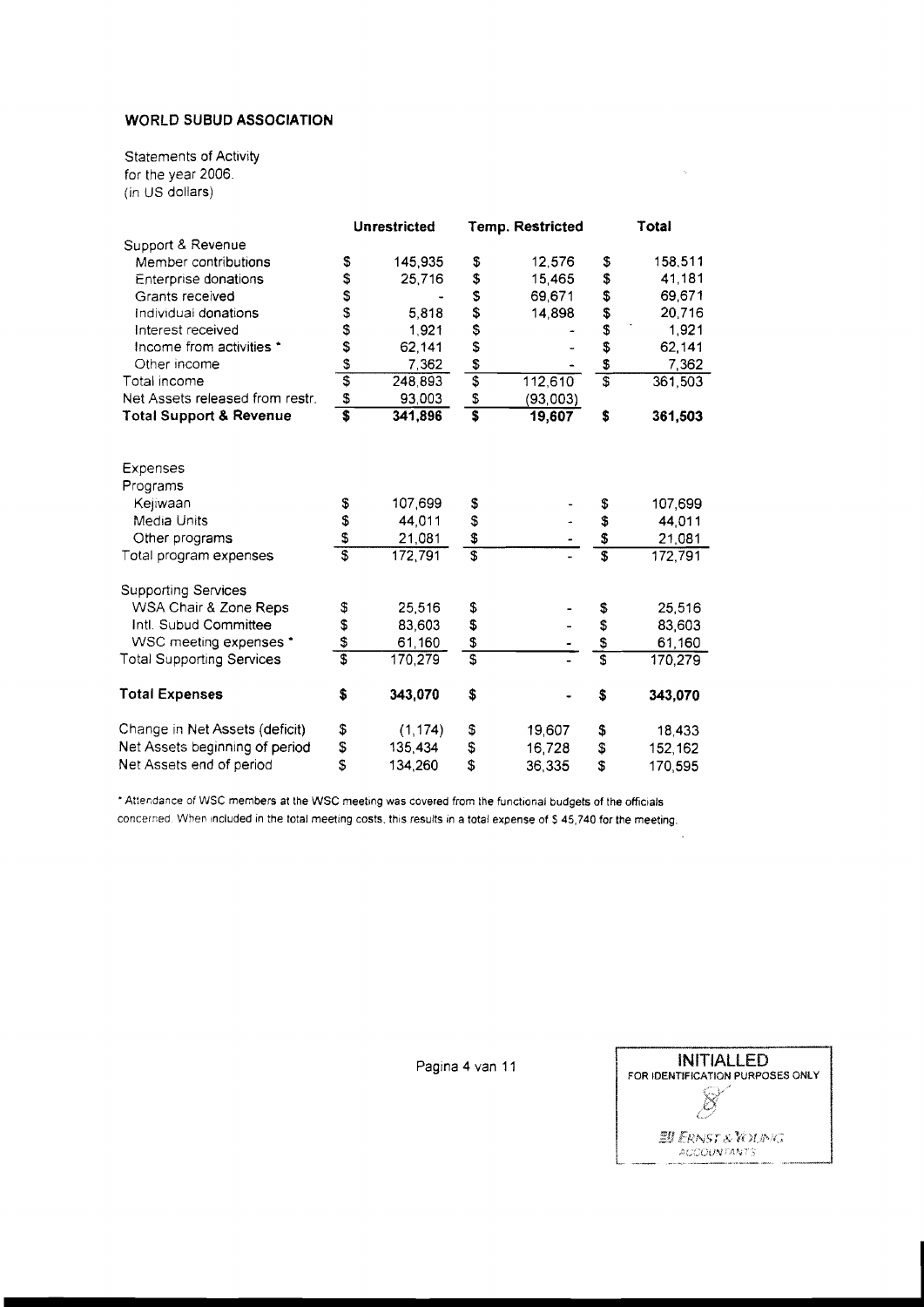| <b>Statement of Cash Flows</b><br>for the year 2007<br>(in US dollars)                                                                                                                                                                         |                               |                                |
|------------------------------------------------------------------------------------------------------------------------------------------------------------------------------------------------------------------------------------------------|-------------------------------|--------------------------------|
|                                                                                                                                                                                                                                                | 2007                          | 2006                           |
| Cash flows from operating activities<br>(Decrease)/Increase in Total Net Assets (unrestricted)<br>Adjustments to reconcile net surplus (deficit) to<br>net cash provided by operating activities<br>(Increase)/Decrease in accounts receivable | 38,538<br>S                   | \$<br>(1, 174)                 |
| and advances<br>Increase/(Decrease) accounts payable                                                                                                                                                                                           | \$<br>23,162<br>\$<br>(2,615) | (2,302)<br>\$<br>\$<br>(9,094) |
| Net cash used in operating activities                                                                                                                                                                                                          | S<br>59,085                   | \$<br>(12, 570)                |
| Net cash provided by financing activities                                                                                                                                                                                                      | 988,765<br>5                  | \$<br>19,607                   |
| Net cash increase for the period                                                                                                                                                                                                               | \$1,047,850                   | \$<br>7,037                    |
| Cash at beginning of period<br>Cash at end of period                                                                                                                                                                                           | \$148,071<br>\$1,195,921      | 141,034<br>\$<br>\$<br>148,071 |

Pagina 5 van 11

 $\overline{D}$  ...  $\mathsf{POSES}$  ONLY  $\begin{bmatrix} \phantom{\mathsf{T}} \end{bmatrix}$ FICATION EU ERNST & YOUNG

 $\sim$ 

 $\bar{z}$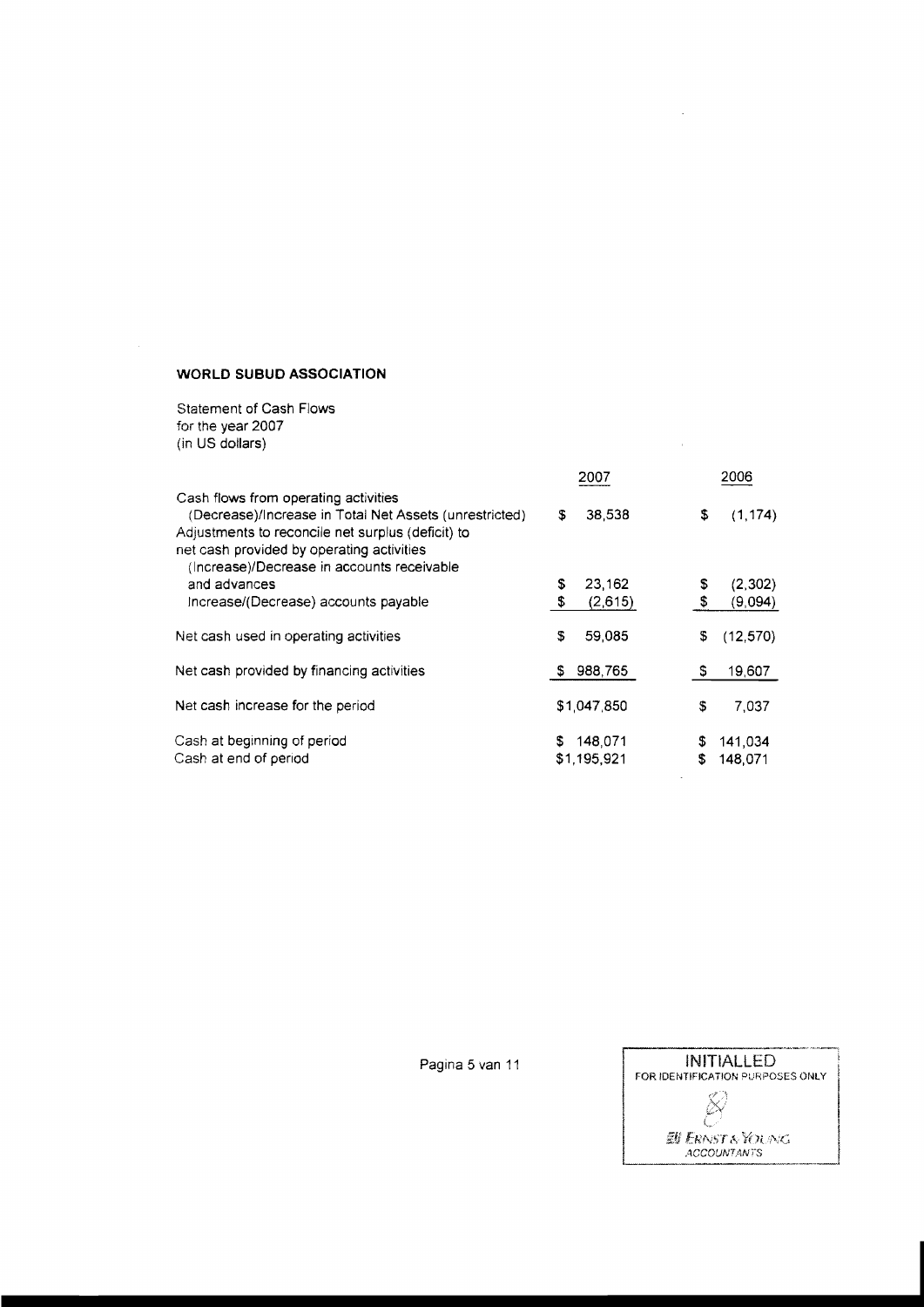#### Statement of Functional Expenses for the year 2007 (in US dollars)



. -

|                                    |    | general |    |         | travel/lodging remunerations |    | office |    | pensions |    | total   |
|------------------------------------|----|---------|----|---------|------------------------------|----|--------|----|----------|----|---------|
| Kejiwaan program                   |    |         |    |         |                              |    |        |    |          |    |         |
| Area 1                             |    |         | \$ | 17,609  |                              |    |        |    |          | \$ | 17,609  |
| Area 2                             |    |         | \$ | 36,076  |                              |    |        |    |          | S  | 36,076  |
| Area 3                             |    |         | \$ | 28,812  |                              |    |        |    |          | s  | 28,812  |
| Ibu Rahayu                         |    |         | \$ |         |                              | \$ | 12,520 |    |          | \$ | 12,520  |
| Helpers without Borders            |    |         | \$ | 2,669   |                              |    |        |    |          | S  | 2,669   |
| Media Unit program                 |    |         |    |         |                              |    |        |    |          |    |         |
| Tape Preservation Unit             | \$ | 7,932   |    |         |                              |    |        |    |          | \$ | 7,932   |
| Bapak's Talks Translation project  | \$ |         |    |         |                              |    |        |    |          | \$ |         |
| International Archives             | \$ | 15,313  | -S | 4,500   |                              |    |        |    |          | \$ | 19,813  |
| History of Subud project           | S  | 9,970   | Ŝ. | 2,000   |                              |    |        |    |          | S  | 11,970  |
| Other                              | \$ | 4,285   |    |         |                              |    |        |    |          | \$ | 4,285   |
| <b>Human Activity projects</b>     |    |         |    |         |                              |    |        |    |          |    |         |
| Intl. Almoners                     | \$ | 27,050  |    |         |                              |    |        |    |          | \$ | 27,050  |
| Medical Assistance                 | S  | 8,750   |    |         |                              |    |        |    |          |    | 8,750   |
| Social Welfare                     |    |         | S  | 1,000   |                              |    |        |    |          | S  | 1,000   |
| Culture                            | \$ |         | S  | 1,927   |                              |    |        |    |          |    | 1,927   |
| Youth                              |    |         | \$ | 1,431   |                              |    |        |    |          |    | 1,431   |
| <b>External relations</b>          | \$ | 2,000   | \$ | 6,644   |                              |    |        |    |          | \$ | 8,644   |
| Other                              | £  | 2,404   |    |         |                              |    |        |    |          | S  | 2,404   |
| Supporting services                |    |         |    |         |                              |    |        |    |          |    |         |
| WSA Chair, Zone-Reps               | \$ | 4,000   | \$ | 14,679  |                              |    |        |    |          | \$ | 18,679  |
| LS.C.                              | \$ |         | S  | 4,844   | \$<br>55,169                 | \$ | 18,686 | S  | 16,467   | \$ | 95,166  |
| <b>Norld Congress preparations</b> |    |         | \$ | 3,735   |                              |    |        |    |          | \$ | 3,735   |
|                                    | \$ | 81,704  | \$ | 125,926 | 55 169<br>\$                 | £  | 31,206 | \$ | 16,467   | S  | 310,472 |

Pagina 6 van 11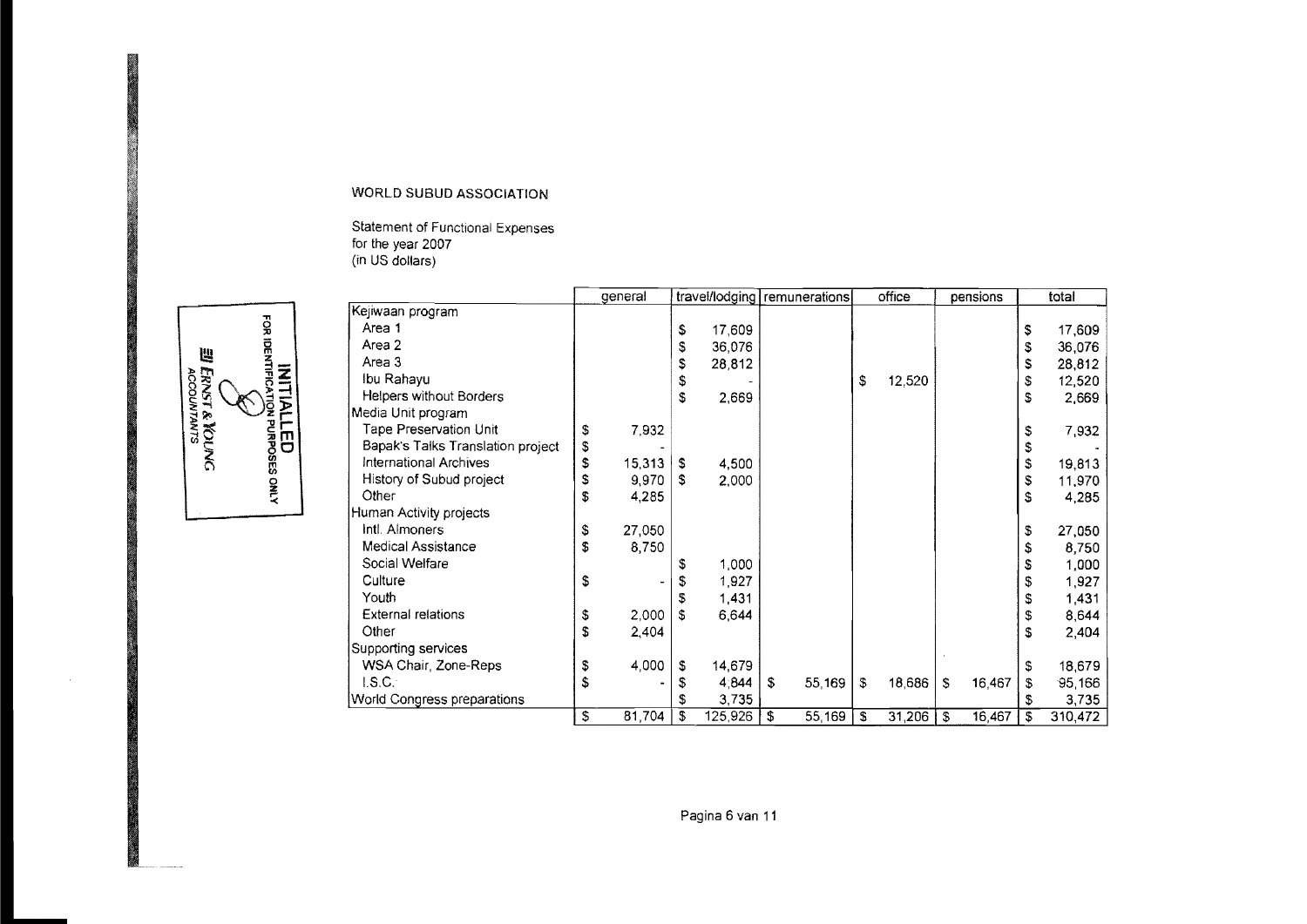Statement of Functional Expenses<br>for the year 2006<br>(in US dollars)

 $\Gamma$ 

| <b>ERNST &amp; YOUNG</b><br><b>ACCOUNTANTS</b> | FOR IDENTIFICATION PURPOSES ONLY<br><b>INITALLED</b> |  |
|------------------------------------------------|------------------------------------------------------|--|
|                                                |                                                      |  |

|                                   |     | general |    | travel/lodging |     | remunerations | office       |     | pensions |    | total   |
|-----------------------------------|-----|---------|----|----------------|-----|---------------|--------------|-----|----------|----|---------|
| Kejiwaan program                  |     |         |    |                |     |               |              |     |          |    |         |
| Area 1                            |     |         | \$ | 26,000         |     |               |              |     |          | \$ | 26,000  |
| Area 2                            |     |         | S  | 32,341         |     |               |              |     |          | \$ | 32,341  |
| Area 3                            |     |         | S  | 28,769         |     |               |              |     |          | \$ | 28,769  |
| Ibu Rahayu                        |     |         | S  | 8,068          |     |               | \$<br>12,520 |     |          | \$ | 20,588  |
| Media Unit program                |     |         |    |                |     |               |              |     |          |    |         |
| Tape Preservation Unit            | \$  | 14,511  |    |                |     |               |              |     |          | \$ | 14,511  |
| Bapak's Talks Translation project | \$  |         |    |                |     |               |              |     |          | \$ |         |
| International Archives            | \$  | 15,800  |    |                |     |               |              |     |          | \$ | 15,800  |
| History of Subud project          | \$  | 10,200  |    |                |     |               |              |     |          | \$ | 10,200  |
| Other                             | \$  | 3,500   |    |                |     |               |              |     |          | \$ | 3,500   |
| Human Activity projects           |     |         |    |                |     |               |              |     |          |    |         |
| Intl. Almoners                    | \$  | 4,538   |    |                |     |               |              |     |          | \$ | 4,538   |
| Social Welfare                    |     |         | S  | 880            |     |               |              |     |          | \$ | 880     |
| Culture                           | \$  |         |    | 2,605          |     |               |              |     |          | \$ | 2,605   |
| Youth                             |     |         |    | 4,849          |     |               |              |     |          | \$ | 4,849   |
| External relations                |     |         | \$ | 5,245          |     |               |              |     |          | \$ | 5,245   |
| Other                             | \$  | 2,964   |    |                |     |               |              |     |          | \$ | 2,964   |
| Supporting services.              |     |         |    |                |     |               |              |     |          |    |         |
| WSA Chair, Zone-Reps              | \$  |         |    | 25,516         |     |               |              |     |          | \$ | 25,516  |
| 1.S.C.                            | \$  | 241     |    | 8,009          | £   | 51,678        | \$<br>7,209  | S   | 16,467   |    | 83,604  |
| WSC meetings/ Gatherings          |     |         |    | 61,160         |     |               |              |     |          | s  | 61,160  |
|                                   | \$. | 51.754  | S  | 203 442        | \$. | 51.678        | \$<br>19.729 | \$. | 16.467   | £. | 343.070 |

 $\overline{\phantom{a}}$ 

Pagina 7 van 11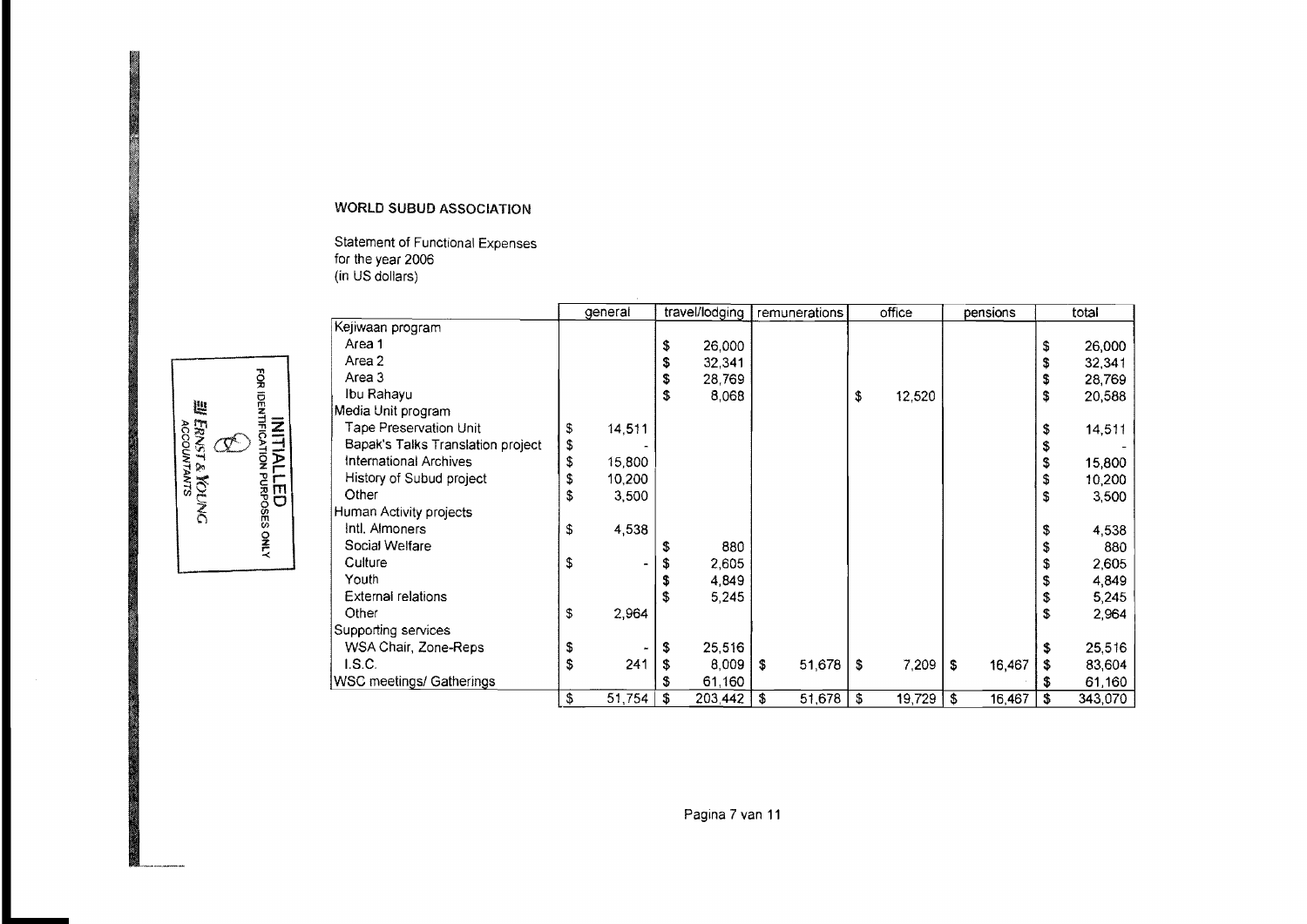Statement of Income & Revenue for the year 2007 (in US dollars)

|                                       |                    |                                |    | Unrestricted |      |                          |    |        |    | Temporarily Restricted            |      |       |           |
|---------------------------------------|--------------------|--------------------------------|----|--------------|------|--------------------------|----|--------|----|-----------------------------------|------|-------|-----------|
|                                       |                    |                                |    |              |      | Kejiwaan prog Media Unit |    |        |    | Human Activity Supporting Service |      | Total |           |
|                                       |                    | Member countries contributions |    |              |      |                          |    |        |    |                                   |      |       |           |
|                                       |                    | Zone $1-2$                     | \$ | 32,550       | \$   |                          |    |        |    |                                   |      | \$    | 32,550    |
|                                       |                    | Zone 3                         | \$ | 89,796       | \$   | 15,369                   |    |        | \$ |                                   | \$   |       | 105,165   |
|                                       |                    | Zone 4                         |    | 19,221       | \$   | 4,479                    | -5 |        |    |                                   |      |       | 23,700    |
|                                       |                    | Zone 5-6                       |    |              |      |                          |    |        |    |                                   |      |       |           |
|                                       |                    | Zone 7                         | \$ | 26,480       | \$   | 14,485                   |    |        |    |                                   |      |       | 40,965    |
|                                       |                    | Zone 8                         |    |              |      |                          |    |        |    |                                   |      |       |           |
| lar<br>Sa                             | <b>FOR IDENTIF</b> | Zone 9                         | \$ | 1,227        |      |                          |    |        |    |                                   |      | S     | 1,227     |
|                                       |                    | Enterprise donations           |    |              |      |                          |    |        |    |                                   |      |       |           |
| <b>ERNST &amp; YOL</b><br>ACCOUNTANTS | <b>INITIAL</b>     | Zone 3                         | S  |              |      |                          |    |        |    |                                   |      |       |           |
|                                       | <b>TION</b>        | Zone 4                         | \$ |              |      |                          |    |        |    |                                   |      | \$    |           |
|                                       |                    | Zone 7                         | \$ | 13,000       | S    | 17,519                   |    |        | \$ |                                   |      | \$    | 30,519    |
|                                       |                    | Grants                         |    |              |      |                          |    |        |    |                                   |      |       |           |
|                                       | LED<br>PURPOSES    | Muhd. Subuh Foundation         |    |              | \$   | 30,000                   | \$ | 25,000 | S  | 5,000                             |      |       | 60,000    |
| Š                                     |                    | G.H.F.P.                       |    |              |      |                          |    |        |    | 14,127                            | - \$ |       | 14,127    |
|                                       | <b>ATNO:</b>       | Other                          |    |              |      |                          |    |        |    |                                   |      |       |           |
|                                       |                    | Individual member donations    | \$ | 11,122       | \$   | $3,355$ \ \ \$           |    |        |    | 595                               |      |       | 15,072    |
|                                       |                    | Indiv. Members - Special       | \$ |              |      |                          |    |        | \$ | ,004,620                          | - \$ | s     | ,004,620  |
|                                       |                    | Interest                       | \$ | 1,826        |      |                          |    |        |    | 982                               |      |       | 2,808     |
|                                       |                    | Sundry                         | \$ | 2,727        |      |                          |    |        | S  | 4,295                             |      | \$.   | 7,022     |
|                                       |                    |                                |    |              |      |                          |    |        |    |                                   |      |       |           |
|                                       |                    | Total                          | S  | 197,949      | - \$ | 85,207                   | \$ |        |    | $25,000$   \$ 1,029,619   \$      |      | \$    | 1,337,775 |

Enterprise donations were received from the Emseal Group (Canada/USA), Kingsley Computers (USA) and Aroma Creations (USA)

Many known and unknown in-kind donations were made as usual, among which from Graphic Solutions (USA) which designed the 2006 WSA Annual Report.

Pagina 8 van 11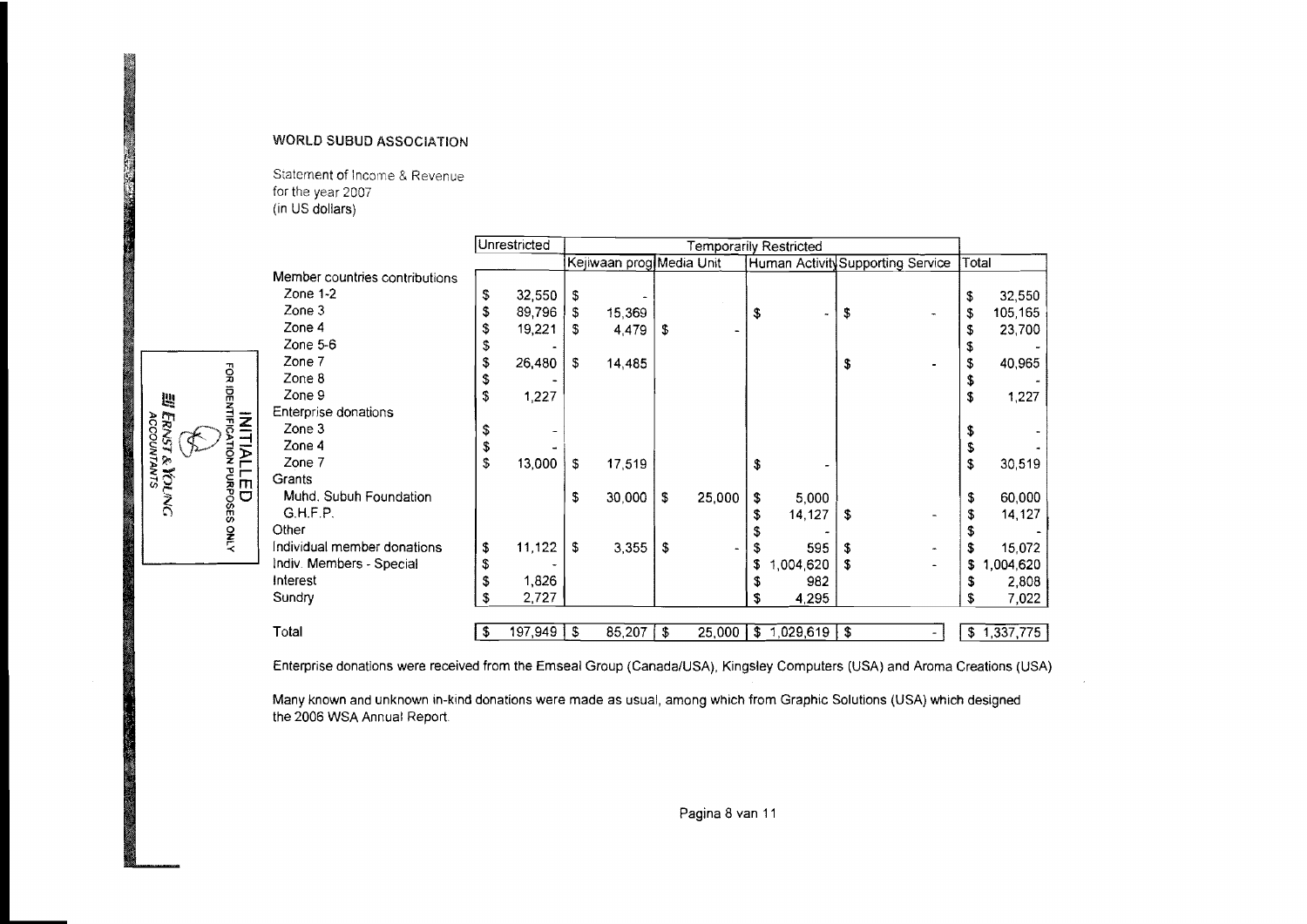Statement of Income & Revenue<br>for the year 2006<br>(in US dollars)

|                                                                                                                                     |    | Unrestricted |    |                            |    |        | Temporarily Restricted |                    |                                      |                        |
|-------------------------------------------------------------------------------------------------------------------------------------|----|--------------|----|----------------------------|----|--------|------------------------|--------------------|--------------------------------------|------------------------|
|                                                                                                                                     |    |              |    | Kejiwaan progr. Media Unit |    |        |                        |                    | Human Activity Supporting Service To |                        |
| Member countries contributions                                                                                                      |    |              |    |                            |    |        |                        |                    |                                      |                        |
| Zone $1-2$                                                                                                                          |    | 10,778       | 69 | 3,775                      |    |        |                        |                    |                                      | ↔                      |
|                                                                                                                                     | မာ | 85,489       | ക  |                            |    |        | Đ                      |                    | ï<br>ക                               | ↮                      |
|                                                                                                                                     |    | 24,129       |    |                            | ശ  | t      |                        |                    |                                      | ↮                      |
| $\frac{Z \text{one } 3}{Z \text{one } 4}$<br>$\frac{Z \text{one } 4}{Z \text{one } 7}$<br>$\frac{Z \text{one } 7}{Z \text{one } 8}$ |    |              |    |                            |    |        |                        |                    |                                      | ୫୨                     |
|                                                                                                                                     | ŧ۹ | 24,000       | 69 | 8,801                      |    |        |                        |                    | $\mathbf{I}$<br>မာ                   | ↮                      |
|                                                                                                                                     | ക  | 100          |    |                            |    |        |                        |                    |                                      | ŧA                     |
| Zone 9                                                                                                                              | ക  | 1,439        |    |                            |    |        |                        |                    |                                      | ₩                      |
| Enterprise donations                                                                                                                |    |              |    |                            |    |        |                        |                    |                                      |                        |
| Zone <sub>3</sub>                                                                                                                   | ശ  | 11,516       |    |                            |    |        |                        |                    |                                      | ↮                      |
| $Z$ one 4                                                                                                                           | Đ  |              |    |                            |    |        |                        |                    |                                      | $\boldsymbol{\varphi}$ |
| Zone 7                                                                                                                              | €A | 14,200       | ఱ  | 15,465                     |    |        | ക                      | $\bar{\mathbf{r}}$ |                                      | ୫୨                     |
| Grants                                                                                                                              |    |              |    |                            |    |        |                        |                    |                                      |                        |
| Muhd. Subuh Foundation                                                                                                              |    |              | ŧθ | 20,000                     | ŁĄ | 25,000 | မာ                     | 5,000              |                                      | ↮                      |
| GHFP.                                                                                                                               |    |              |    |                            |    |        | ٠A                     |                    | ı<br>ക                               | ₩                      |
| SD Britain/I.A.                                                                                                                     |    |              |    |                            |    |        | မာ                     | 2,478<br>17,193    |                                      | ₩                      |
| Individual member donations                                                                                                         | ↮  | 5,818        | ŧΑ | 859                        | မှ | 200    | 69                     | 2,558              | ıĄ                                   | ₩                      |
| Income from activities                                                                                                              | ↮  |              |    |                            |    |        |                        |                    | $11,280$<br>62,141<br>မာ             | ↮                      |
| Interest                                                                                                                            | ക  | 1,921        |    |                            |    |        |                        |                    |                                      | ↮                      |
| Sundry                                                                                                                              | မာ | 7,362        |    |                            |    |        |                        |                    |                                      | မာ                     |
|                                                                                                                                     |    |              |    |                            |    |        |                        |                    |                                      |                        |
| Total                                                                                                                               | ↮  | 186,752      | Ø  | 48,900                     | s  | 25,200 | မာ                     | 27,229             | 73,421<br>$\ddot{\bm{\theta}}$       | ↔                      |
|                                                                                                                                     |    |              |    |                            |    |        |                        |                    |                                      |                        |

 $\frac{11,516}{29,665}$ 

14,553<br>85,489<br>24,129

 $|\vec{v}|$ 

 $32,801$ <br> $100$ <br> $1,439$ 

361,502

 $50.000  
\n2.478  
\n7.193  
\n7.937  
\n62.141  
\n7.362  
\n7.362$ 

INITIALLED **EII ERNST & YOUNG**<br>ACCOUNTANTS

a a construction de la construction de la construction de la construction de la construction de la construction

Pagina 9 van 11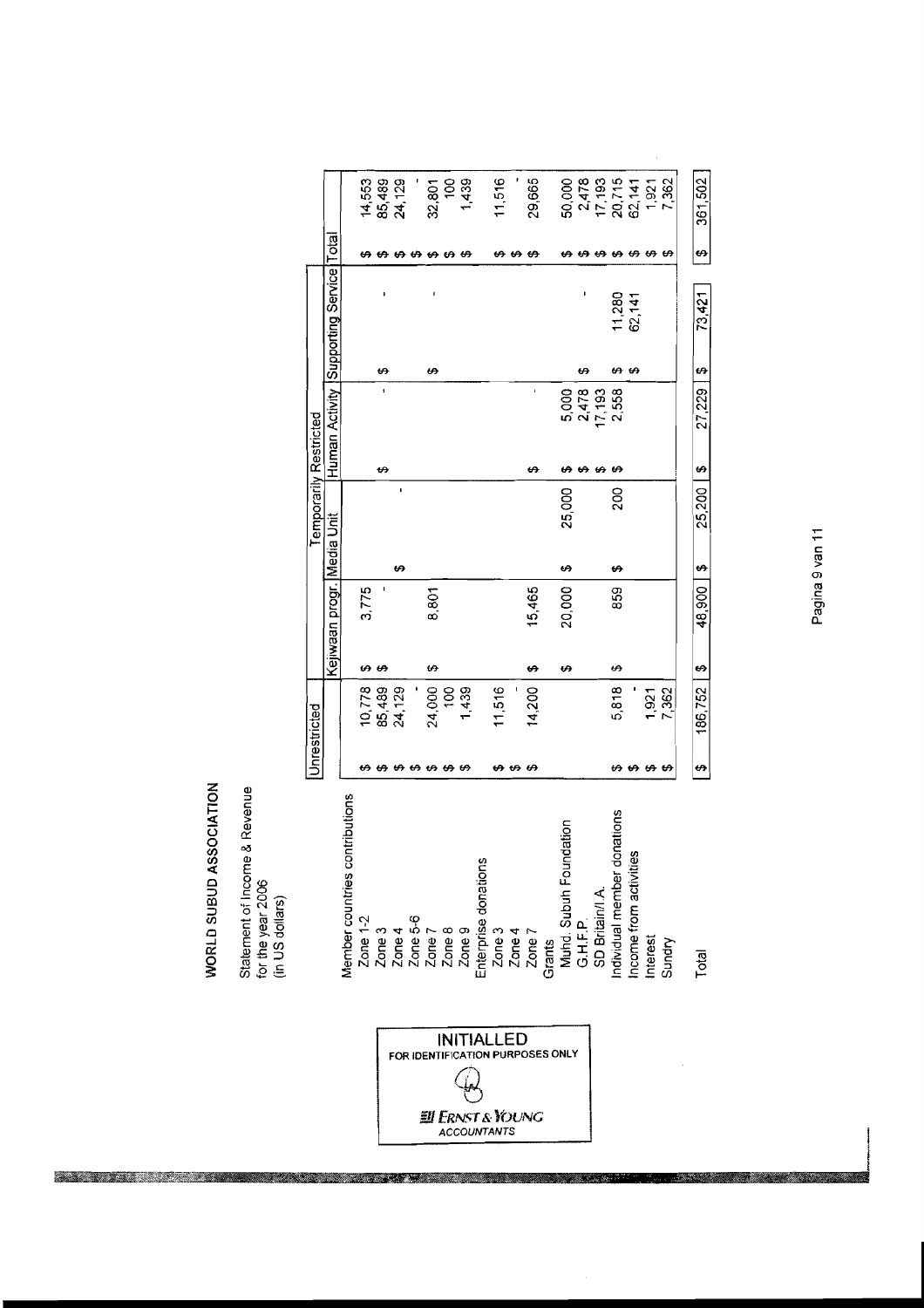Statement of Changes in temporarily restricted donations in the year **2007**  ( In **US** dollars)

|                                |    | received    |    | received    |    | spent   |    | balance     |
|--------------------------------|----|-------------|----|-------------|----|---------|----|-------------|
|                                |    | prev. years |    | in 2007     |    | in 2007 |    | end 2007    |
| Restriction in use:            |    |             |    |             |    |         |    |             |
| International Helper Travel    | \$ |             | S  | 76,602      | \$ | 76,602  | \$ |             |
| <b>Helpers without Borders</b> | \$ |             |    | 8,604       | \$ | 2,669   | \$ | 5,935       |
| International Archives         |    |             |    | 15,000      | \$ | 15,000  |    |             |
| <b>Cilandak Archives</b>       | \$ | 2,128       | \$ |             | \$ | 2.128   | S  |             |
| History of Subud               |    |             | \$ | 10,000      | \$ | 10,000  | \$ |             |
| Subud Emergency Team           | \$ | 3,387       | \$ | 6,477       | \$ | 6,603   | \$ | 3,261       |
| <b>Medical Assistance</b>      |    | 8,750       | \$ |             | \$ | 8.750   | \$ |             |
| <b>External Relations</b>      | \$ | 2,887       | s  | 14,127      | \$ | 8.644   | \$ | 8,370       |
| African Group Support          | s  |             | S  | 100         | \$ |         | \$ | 100         |
| Joint Wings Action             | \$ | 1,118       | \$ |             | \$ |         |    | 1,118       |
| Russia Support                 | \$ | 871         |    |             | \$ |         |    | 871         |
| Special Purpose                | \$ |             |    | \$1,004,621 | \$ | 20.665  | \$ | 983.956     |
|                                | \$ | 19,141      |    | \$1,135,531 | \$ | 151.061 |    | \$1,003,611 |
| Permanently restricted         |    |             |    |             |    |         |    |             |
| Subud Emergency Fund           | \$ | 17,193      | \$ | 4,306       | s  |         | \$ | 21,499      |
|                                | \$ | 36,334      |    | \$1,139,837 | \$ | 151,061 |    | \$1,025,110 |

Pagina 10 van 11

INITIALLED  $\hat{\mathbb{X}}$ **III ERNST & VOLING** 

 $\ddot{\phantom{a}}$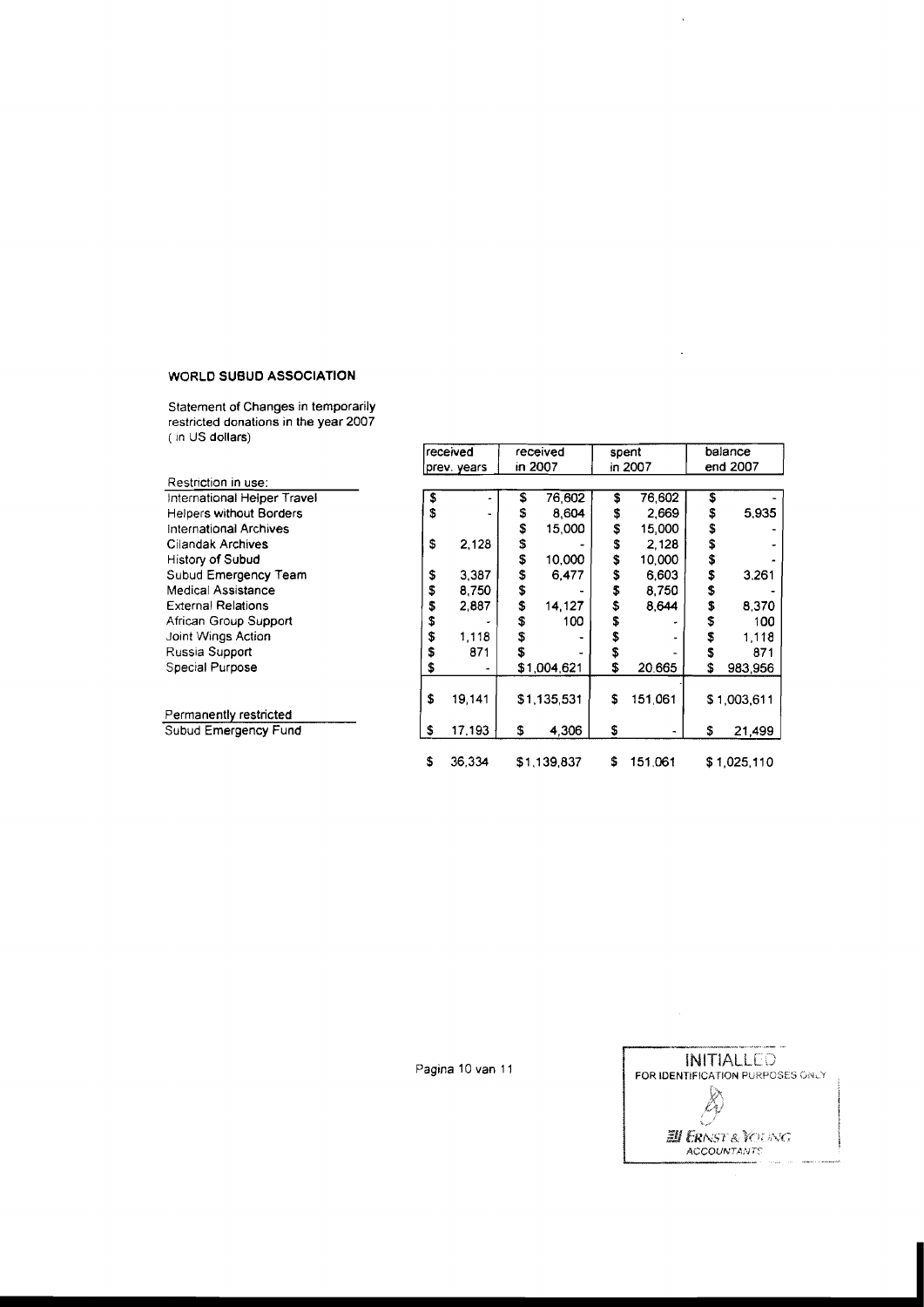Statement of Changes in temporarily restricted donations in the year 2006 ( in US dollars)

Restriction in use: T.P.U. - CDIDVD-project Cilandak Intl. Archives Intl. Helpers travel Medical Assistance Intl. Almoners Fund Inti Almoners Australia Intl. Archives Bapak's Talks project History of Subud Ibu Rahayu travel Joint Wings project External Relations Web presence Russia support

 $\int\limits_{-\infty}^{\infty}$ 

|    | received    |    | received | spent |         | balance      |
|----|-------------|----|----------|-------|---------|--------------|
|    | prev. years |    | in 2006  |       | in 2006 | end 2006     |
|    |             |    |          |       |         |              |
| \$ |             | \$ | 7,500    | \$    | 7,500   | \$           |
| \$ | 2,128       |    |          |       |         | \$<br>2,128  |
|    |             | \$ | 36,324   | \$    | 36,324  | \$           |
| \$ | 8,750       | \$ |          |       |         | \$<br>8,750  |
| \$ |             | \$ | 17,193   | \$    |         | \$<br>17,193 |
|    |             | \$ | 5,000    | \$    | 1,613   | \$<br>3,387  |
|    |             | \$ | 7.500    | \$    | 7,500   | \$           |
| s  |             | S  |          | \$    |         | \$           |
|    |             | \$ | 10,200   | \$    | 10,200  | \$           |
| \$ | 765         | \$ | 3,775    | \$    | 4.540   | \$           |
| \$ | 1,118       | \$ |          | \$    |         | \$<br>1,118  |
| \$ | 3.096       | \$ | 2,558    | \$    | 5.245   | \$<br>409    |
| \$ |             | S  | 2,478    |       |         | \$<br>2,478  |
| \$ | 871         |    |          | \$    |         | \$<br>871    |
|    |             |    |          |       |         |              |
| \$ | 16,728      | S  | 92.528   | \$    | 72,922  | \$<br>36,334 |

**INITIALLED** FOR IDENTIFICATION PURPOSES ONLY € **EII ERNST & YOU ING** 

Pagina 11 van 11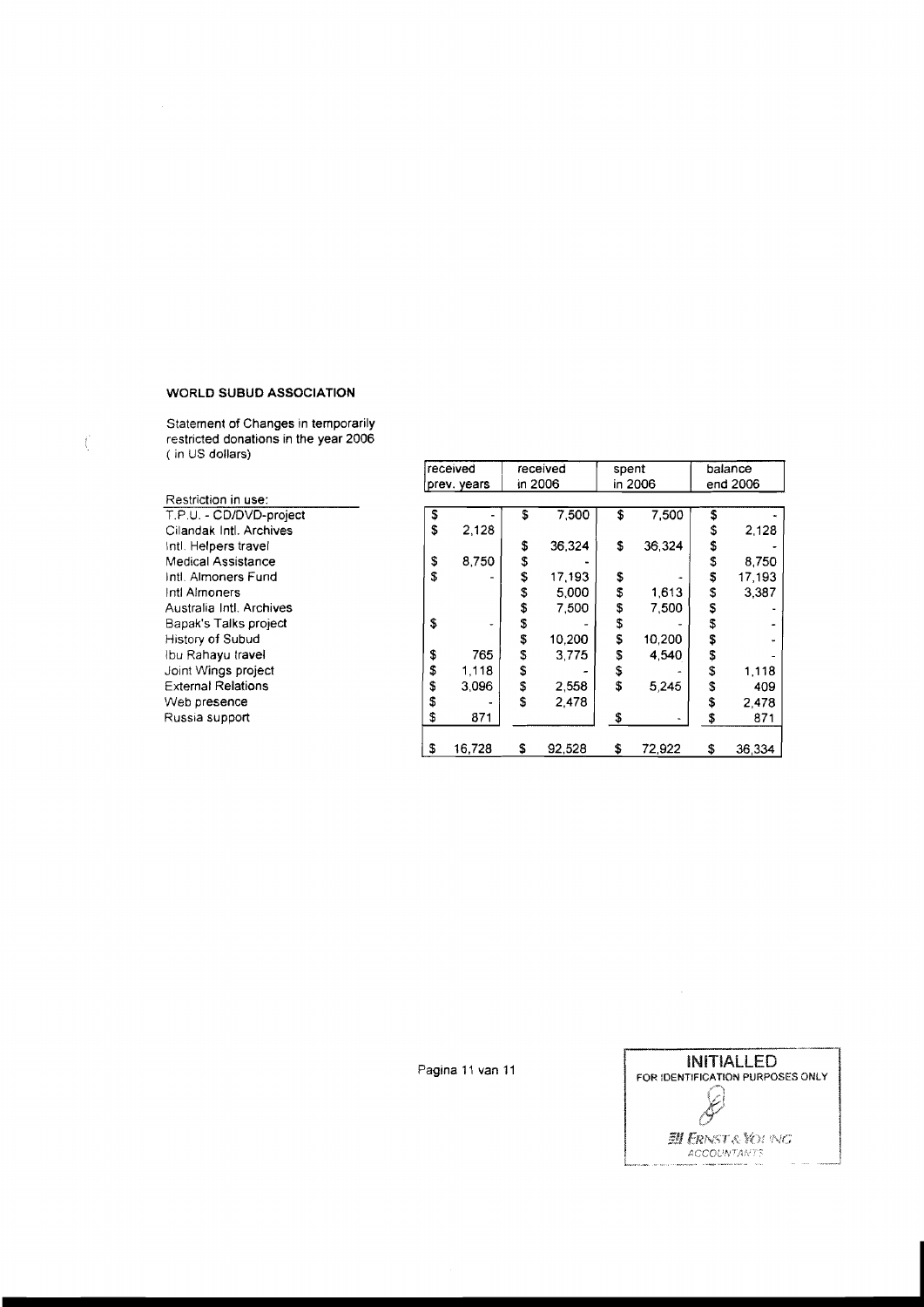## NOTE 1 - SUMMARY OF SIGNIFICANT ACCOUNTING POLICIES

#### Organization, Purpose. Affiliation, and Tax Status

The World Subud Association, a non-profit tax-exempt corporation, was organized October 2, 1989, in the District of Columbia, United States of America. The Organization was created for the purpose of assisting the worldwide development of Subud, which stands for Susila Budhi Dharma, a training in the worship of Almighty God. The Organization solicits Subud members, national Subud organizations, and enterprises of Subud members for contributions, whether or not restricted as to manner, amount, or timing, and applies these funds in programs. In 2007 and 2006 the Organization's programs included the provision of travel and communications funds to volunteer international helpers and others who assisted members and applicants, and the provision of funds to other volunteers who worked for the various so called Bapak Legacy projects and other programs. In addition to this, the Organization made grants to affiliated organizations to further develop Subud worldwide. The principal office of the Organization is located in Wooster, United States of America, and the members of the governing council reside in Asia, Australia, Europe, Africa, and the Americas.

Tire World Subud Association organized the Muhammad Subuh Foundation, a District of Columbia nonprofit tax-exempt corporation, in 1991 for the purpose of holding the long-term assets of the Organization and major gifts, bequests, and endowments of Subud Members. Although the Organization has the right to jolntly approve the Foundation's operating budget, the governing bodies and operations of each organization are independent. Accordingly, the accounts of the Foundation have not been combined with those of the World Subud Association.

### Income Taxes

On April 19, 1990, the Organization was granted tax-exempt status as a section 501 (c)(3) organization and was recognized as a public charity by the United States Internal Revenue Service. Accordingly, no provision has been made for United States Federal or state income taxes.

#### Classification of Net Assets

Net assets are assets reduced by liabilities and are reported in the financial statements in three classes: unrestricted net assets, temporarily restricted net assets, or permanently restricted net assets, based on the absence or existence of donor-imposed restrictions.

Permanently restricted net assets generally result from long-lived assets donated for a specific purpose with a donor stipulation that the assets be preserved and not sold, or from assets donated with donor stipulations that they be invested to provide a permanent source of income, e.g., endowment funds. The Organization had no permanently restricted net assets during the period covered by the financial statements.

Temporarily restricted net assets are those assets donated for (a) support of particular operating activities, (b) temporary investment for a specified term, (c) use in a specified future period, or  $(d)$ acqursition and use of long-lived assets such as buildings.

Unrestricted net assets generally result from receipt of unrestricted contributions, grants, revenues from providing services, producing and delivering goods, and receiving dividends or interest from investments in income-producing assets, less expenses incurred in providing services, producing and delivering goods, raising contributions, and performing administrative functions. The only limitations on the use of unrestricted net assets are the broad limits resulting from the nature of the Organization, the environment in which it operates, the purposes specified in the articles of incorporation or bylaws, limits from contractual agreements with suppliers and creditors, and self-imposed limits such as voluntary resolutions by the Directors to designate a portion of its unrestricted net assets for a particular use.

" **INITIALLED FOR IDENTIFICATION PURPOSES ONLY** : **L~V** 1 i~".... **#! ERNST & `#`)**&&G ';>:..v - :" " .: ., ", . ...... . . .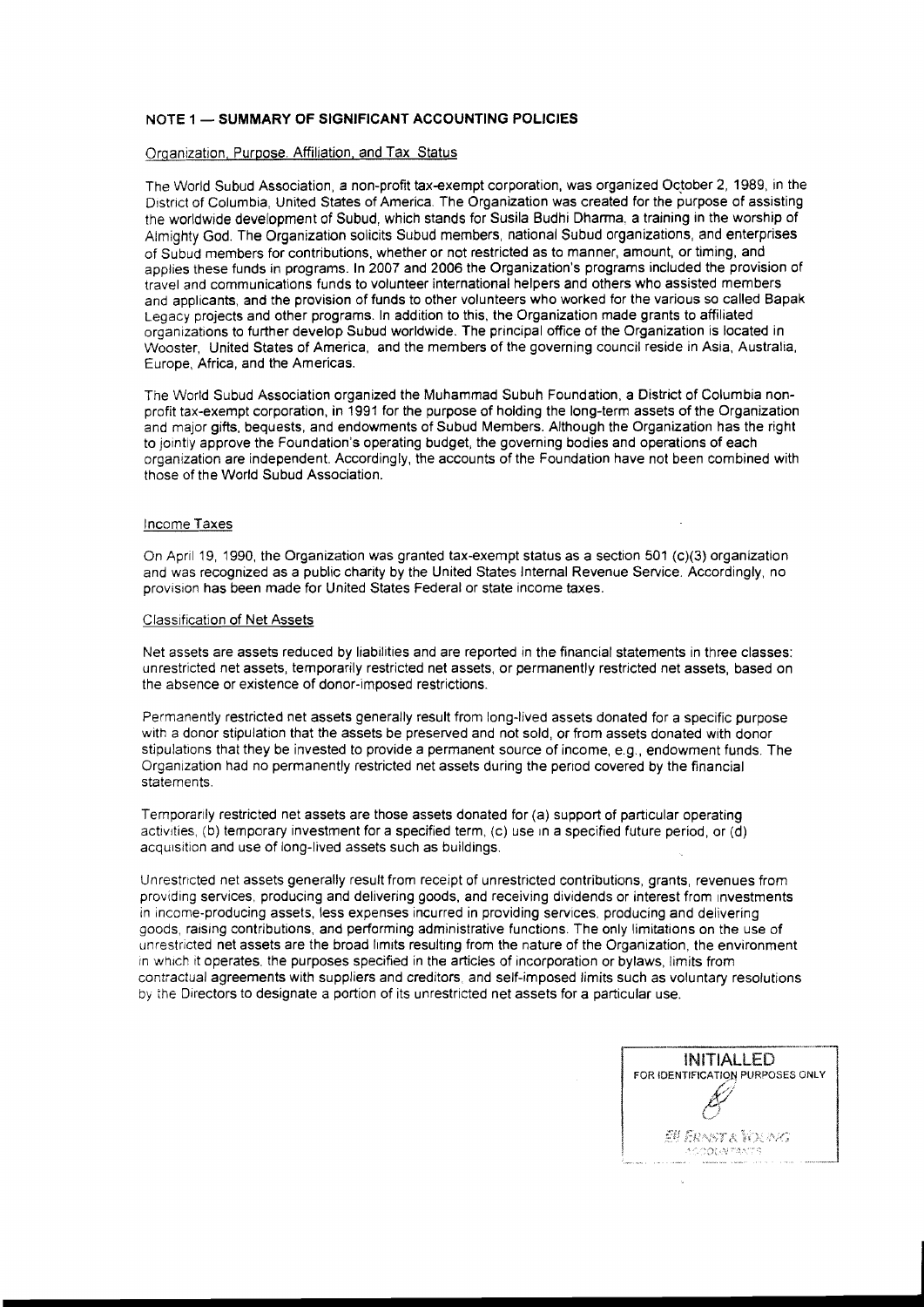## Support. Revenue, and Pledges

Contributions are solicited from individual Subud members, businesses of Subud members, and Subud organizations worldwide and no solicitations are made to the general public. All contributions are considered to be available for unrestricted use unless specifically restricted by the donor. Pledges for contributions are recorded as income when received and allowances are provided for pledges estimated to be uncollectible.

#### Property and Equipment

Property is recorded at cost or at the estimated fair value at the date of the gift, if donated. Minor equipment purchases such as office equipment and personal computers are expensed when acquired because management believes that the expensing of these types of acquisitions does not materially affect the financial statements. Accordingly, there were no depreciable assets as of the date of the. statement of financial position. Maintenance, repairs, and renewals are expensed, and additions and improvements, when material, are capitalized. Depreciation is computed on a straight-line basis over the estimated useful life of the asset.

#### Use of Estimates

The preparation of financial statements in conformity with generally accepted accounting principles requires management to make estimates and assumptions that affect the reported amounts of assets and liabilities and disclosure of contingent assets and liabilities at the date of the financial statements and the reported amounts of revenues and expenses during the reporting period. Actual results could differ from those estimates.

### Cash and Cash Equivalents

The Company considers all cash on hand, demand cash balances, and highly liquid debt instruments purchased with a maturity of three months or less to be cash equivalents for purposes of the statement of cash flows.

#### Currency Valuation

All values presented in the financial statements are stated in United States dollars and assets and liabilities stated at interbank exchange rates as of the last day of the applicable years.

### NOTE 2- CASH

As of September 1, 2001 the Organization maintains current accounts in USD, Euro and GBP with the ABN AMRO Bank in the Netherlands and checking and savings accounts with the Wachovia Bank in the United States of America.

In the course of 2002 the Organization opened custodial accounts with the ABN AMRO Bank for Zonal activities. Although these accounts are registered in the name of the Organization they are managed independently and without interference of the Organization. For that reason these accounts are included in the balance sheet, but the operational income and expenditure are not recognized in the Statement of **Activities** 

### NOTE 3- CREDIT RISKS - FINANCIAL INSTRUMENTS

Financial instruments (accounts) that potentially subject the Organization to concentrations of credit rlsk consists principally of: